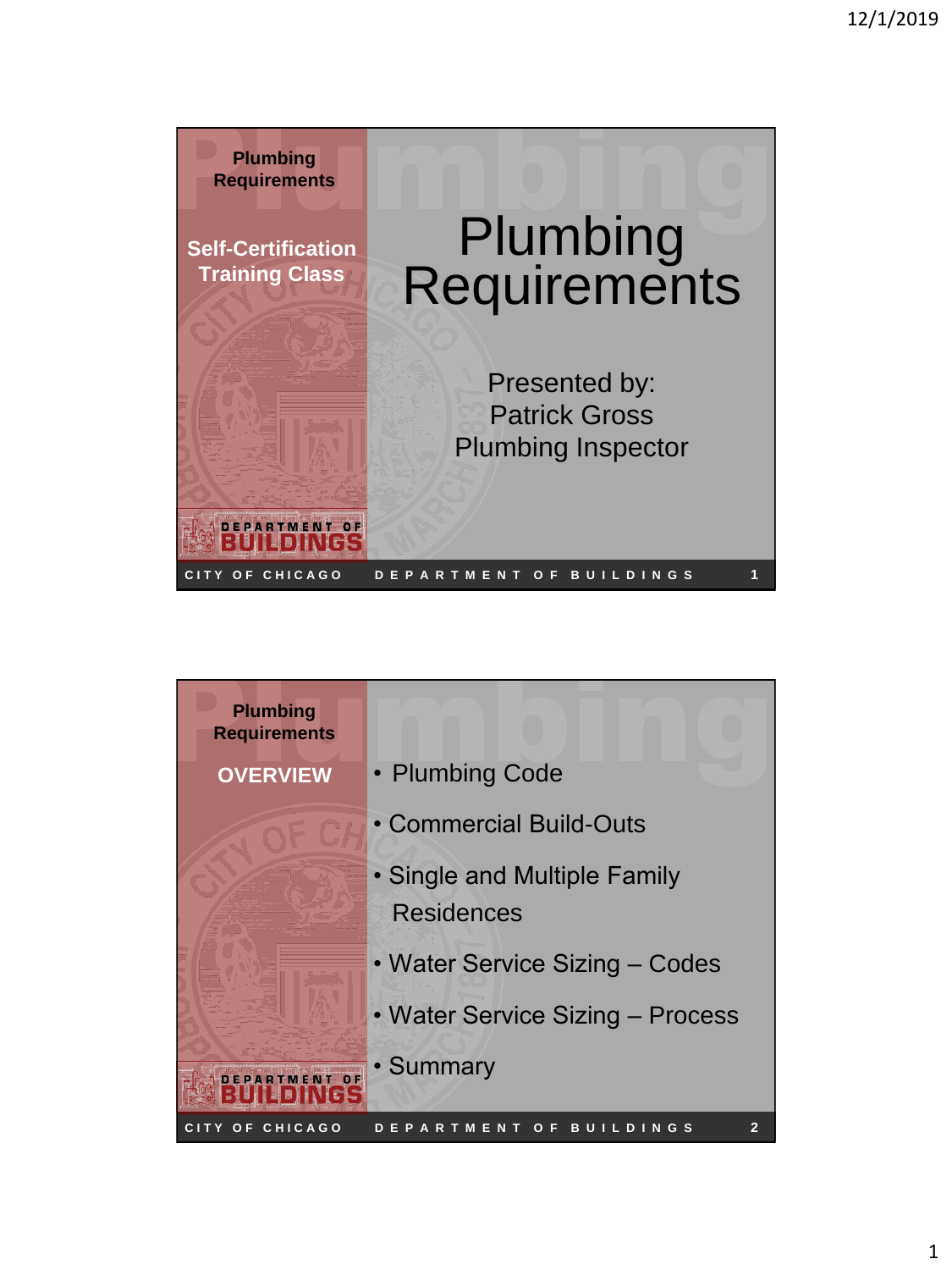| <b>Plumbing</b><br><b>Requirements</b> |                                                                                                                                                                                         |
|----------------------------------------|-----------------------------------------------------------------------------------------------------------------------------------------------------------------------------------------|
| <b>COMMERCIAL</b><br><b>BUILD-OUTS</b> | <b>Drinking Fountains/Service Sinks</b>                                                                                                                                                 |
|                                        | See Table 18-29-403.1<br>Commercial office build-out/ DF not                                                                                                                            |
|                                        | required WHEN within these tenant<br>spaces a kitchen or kitchenette with a<br>kitchen sink is provided. Must be ADA<br>accessible and disposable cups must<br>be permanently provided. |
| EPARTMENT<br>Y OF CHICAGO              | O F<br>D I N G S<br>з<br>R.<br>ENT<br>в<br>M                                                                                                                                            |

| <b>Plumbing</b><br><b>Requirements</b> |                                                     |
|----------------------------------------|-----------------------------------------------------|
| <b>COMMERCIAL</b><br><b>BUILD-OUTS</b> | <b>Drinking Fountains/Service Sinks</b>             |
|                                        | • 18-29-403.7 Drinking fountains                    |
|                                        | • 18-29-410.1 Approval                              |
|                                        | • 18-29-410.2 Prohibited locations                  |
|                                        | • 18-29-403.1 Minimum number of<br>fixtures         |
|                                        |                                                     |
| CITY OF CHICAGO                        | <b>BUILDINGS</b><br>4<br><b>EPARTMENT</b><br>Ω<br>Е |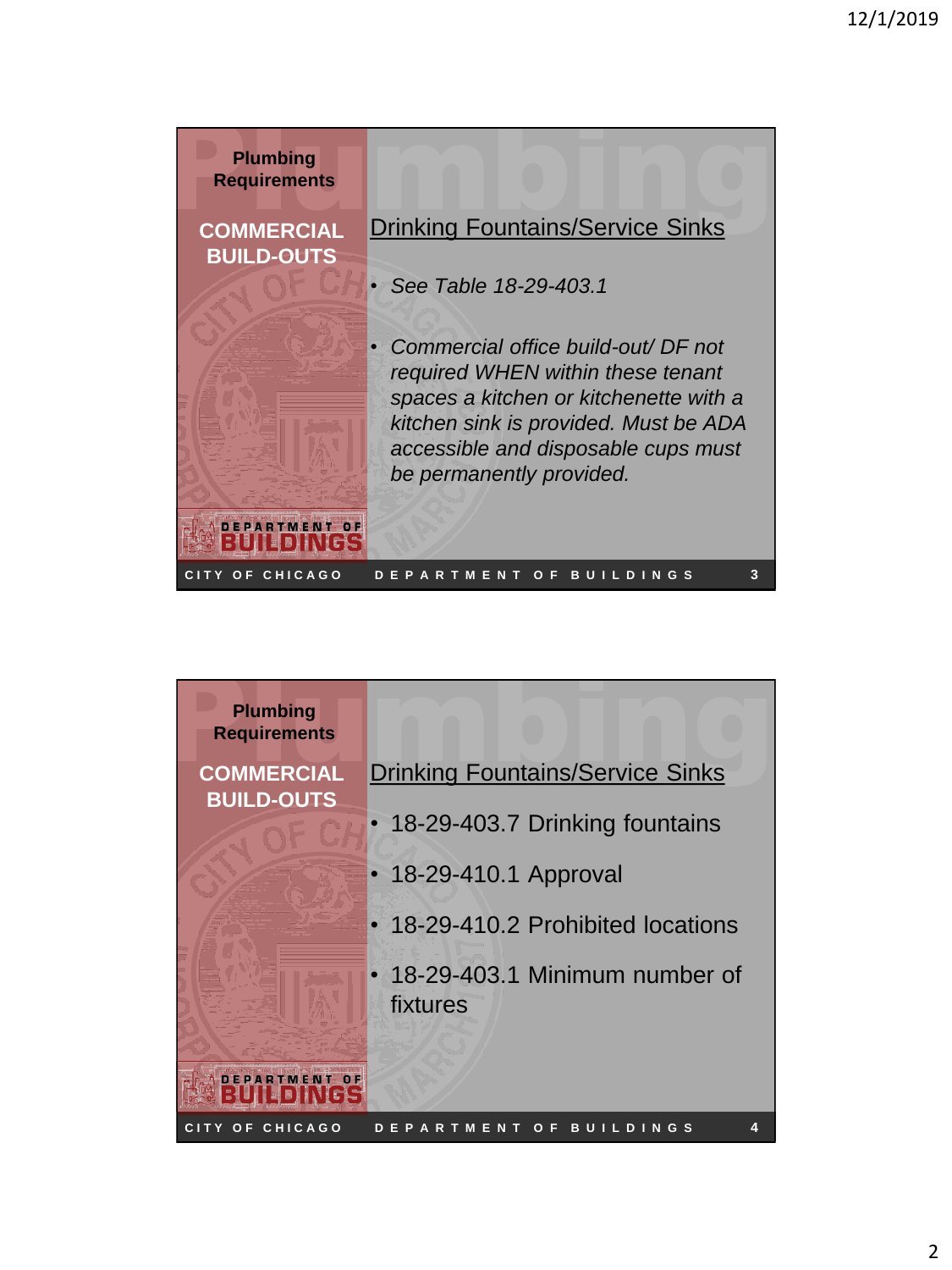

| <b>Plumbing</b><br><b>Requirements</b> |                                          |
|----------------------------------------|------------------------------------------|
| <b>COMMERCIAL</b><br><b>BUILD-OUTS</b> | <b>Hot Water Heater</b>                  |
|                                        | • 18-29-504.8 Required pan               |
|                                        | • 18-29-504.7.1 Discharge                |
|                                        | • 18-29-504.7.2 Location                 |
|                                        | • 18-29-504.8.2 Pan drain<br>termination |
|                                        |                                          |
| CITY OF CHICAGO                        | 6<br>NGS<br>в<br>LDI<br>E.               |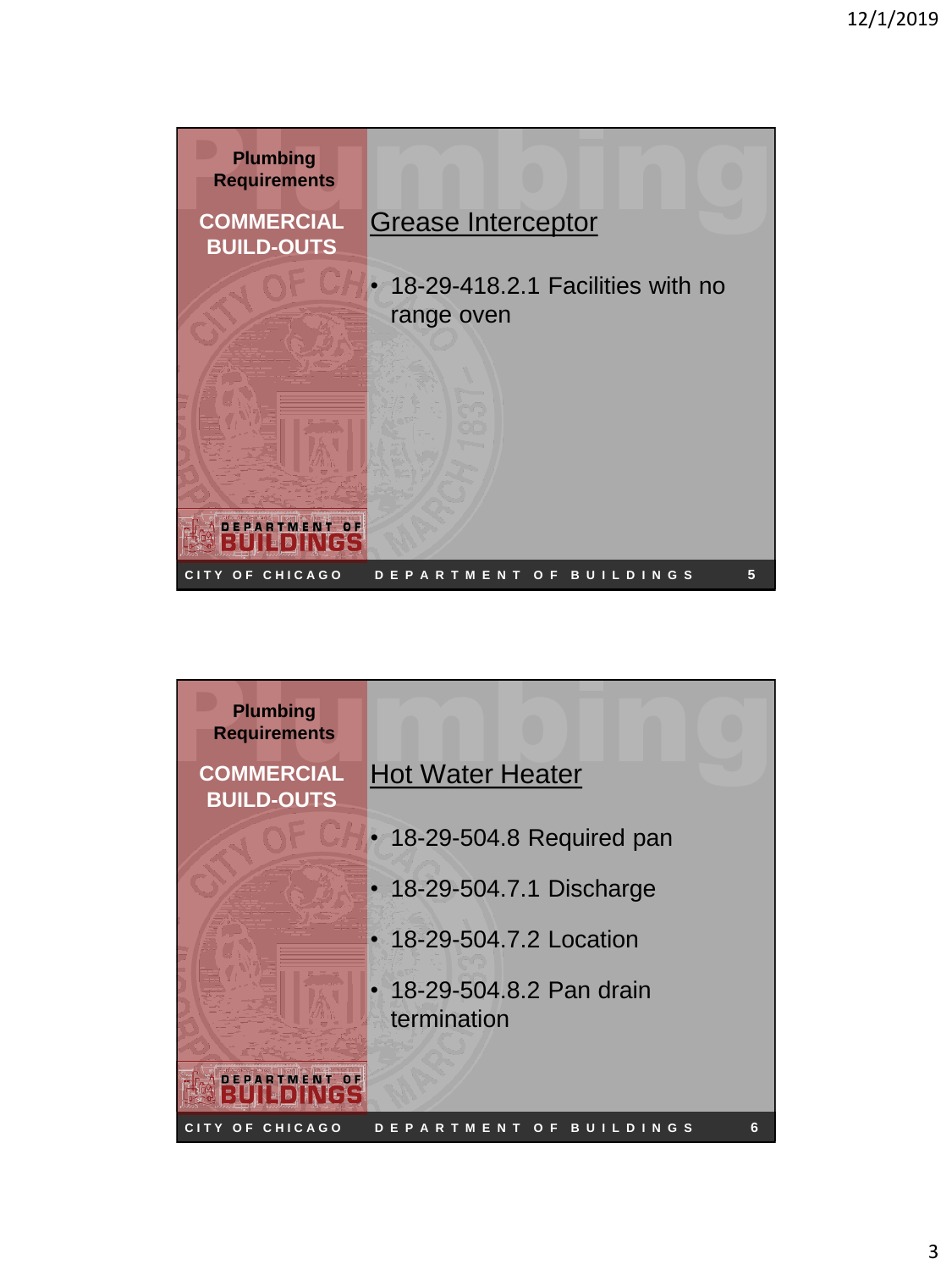

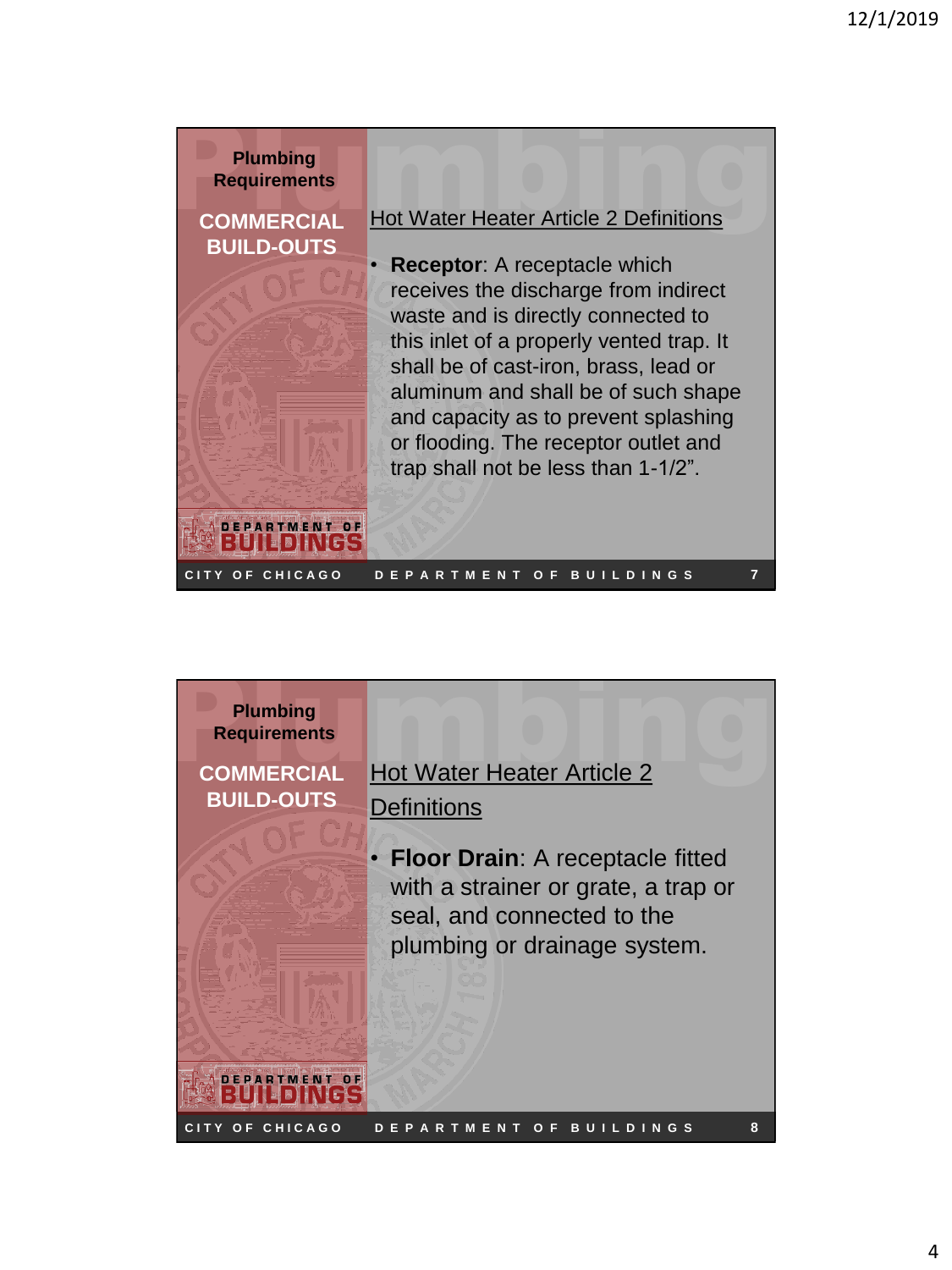

| <b>Plumbing</b><br><b>Requirements</b> |                                                                       |
|----------------------------------------|-----------------------------------------------------------------------|
| <b>COMMERCIAL</b><br><b>BUILD-OUTS</b> | Condensate to Floor Drain or O.S.D.                                   |
|                                        | 18-29-802.1 Where required                                            |
|                                        | 18-29-802.1.4 Non-potable clear-<br>$\bullet$<br>water waste          |
|                                        | • 18-29-607.1.1 Water temperature -<br>automatic safety mixing device |
|                                        | • 18-29-501.8.1 Instantaneous water<br>heaters                        |
|                                        | 18-29-802.1.7 Sinks                                                   |
|                                        |                                                                       |
| CITY OF CHICAGO                        | 10<br><b>BUILDINGS</b><br><b>PARTMEN</b><br>F<br>Ω                    |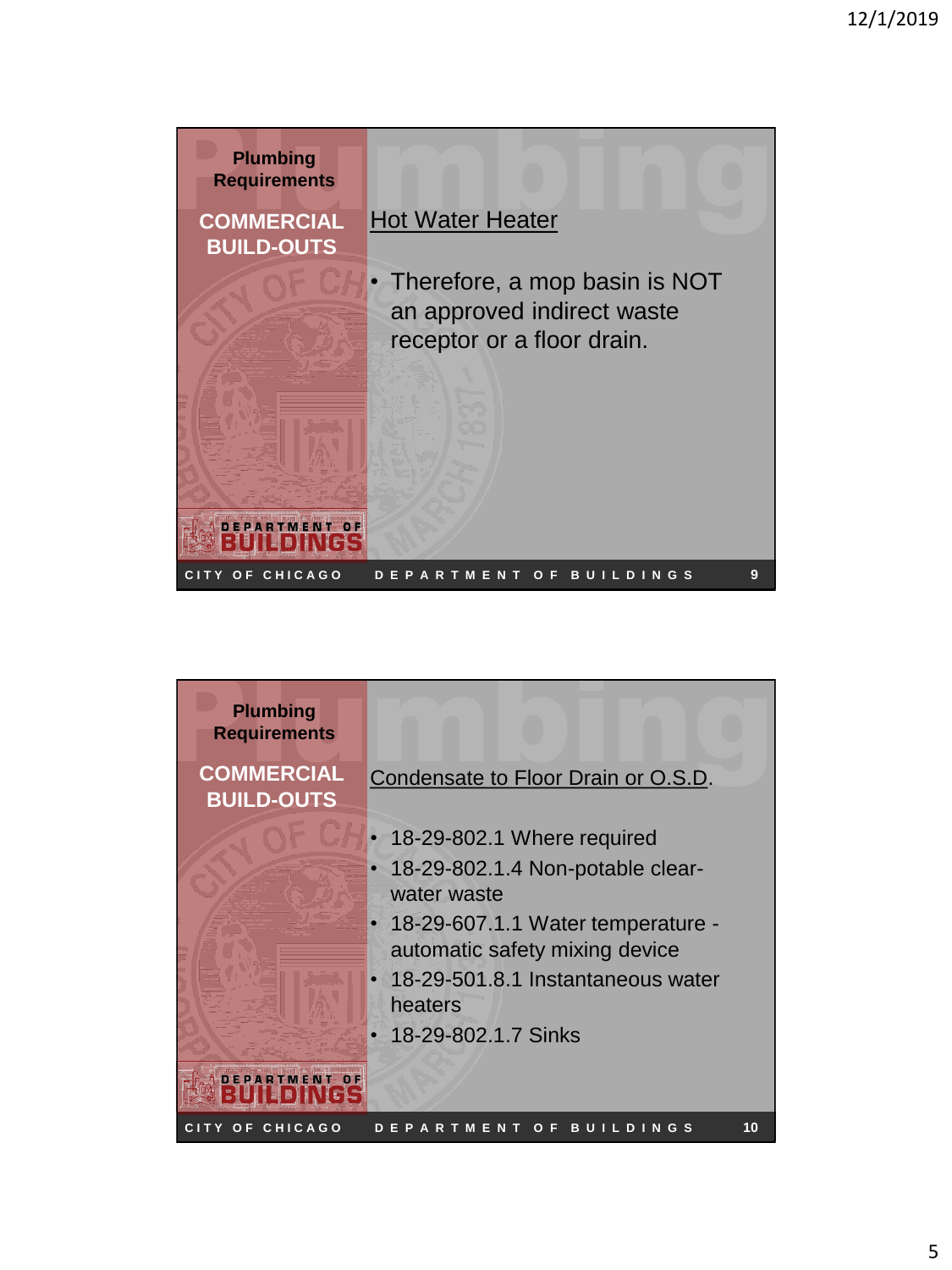| <b>Plumbing</b><br><b>Requirements</b> |                                                                                          |
|----------------------------------------|------------------------------------------------------------------------------------------|
| <b>SINGLE &amp; MULTI-</b>             | <b>Storm Drainage</b>                                                                    |
| <b>FAMILY RESIDENTIAL</b>              | 18-29-1101.2.1 Roof drainage and<br>downspouts, exceptions 1 and 2                       |
|                                        | 18-29-1104.2 Combining storm<br>with sanitary drainage                                   |
|                                        | 18-29-412.4.2 Sanitary waste<br>drainage (see Area Drain under Article<br>2 definitions) |
|                                        | 18-29-702.1 Above-ground<br>drainage and vent pipe                                       |
| TY OF CHICAGO                          | 11<br><b>BUIL</b><br>DINGS<br>R.<br>Е<br>T M<br>ENT<br>О                                 |

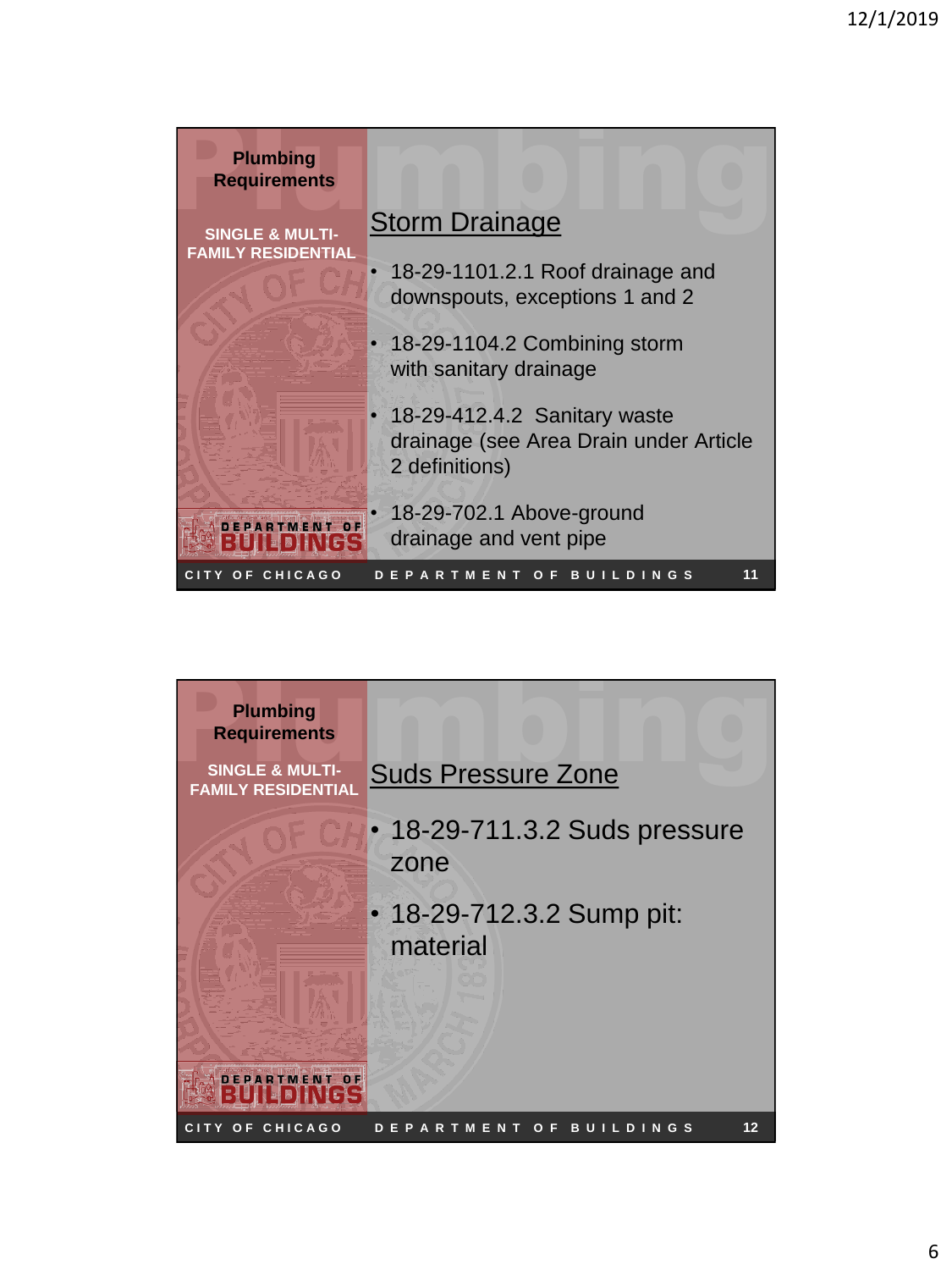| <b>Plumbing</b><br><b>Requirements</b>      |                                                                        |  |  |  |  |
|---------------------------------------------|------------------------------------------------------------------------|--|--|--|--|
| <b>WATER SERVICE Codes</b><br><b>SIZING</b> |                                                                        |  |  |  |  |
|                                             | 18-29-417.1 Showers approval                                           |  |  |  |  |
|                                             | 18-29-417.4.4 Water temperature<br>safety                              |  |  |  |  |
|                                             | • 18-29-424.4 Shower valves                                            |  |  |  |  |
|                                             | • 18-29-607.1.2 Shower<br>compartments and shower/bath<br>combinations |  |  |  |  |
| OF CHICAGO                                  | 13<br>BU<br><b>ILDINGS</b><br>-F<br>R.<br>ENT<br>Ω<br>м                |  |  |  |  |

| <b>Plumbing</b><br><b>Requirements</b>               | Codes                                                                                                           |
|------------------------------------------------------|-----------------------------------------------------------------------------------------------------------------|
|                                                      | 18-29-603.2 & 18-29603.2.1                                                                                      |
| <b>SEWER SEPARATION/</b><br><b>REUSE OF EXISTING</b> | TITLE 35(State code)                                                                                            |
|                                                      | 18-29-301.3- connections to<br>drainage system /reuse of existing<br>building drains and sewers.                |
|                                                      | • If there is a conflict with the main<br>sewer, WM adjustment and or sewer<br>replacement might be applicable. |
|                                                      |                                                                                                                 |
| TY OF CHICAGO                                        | 14                                                                                                              |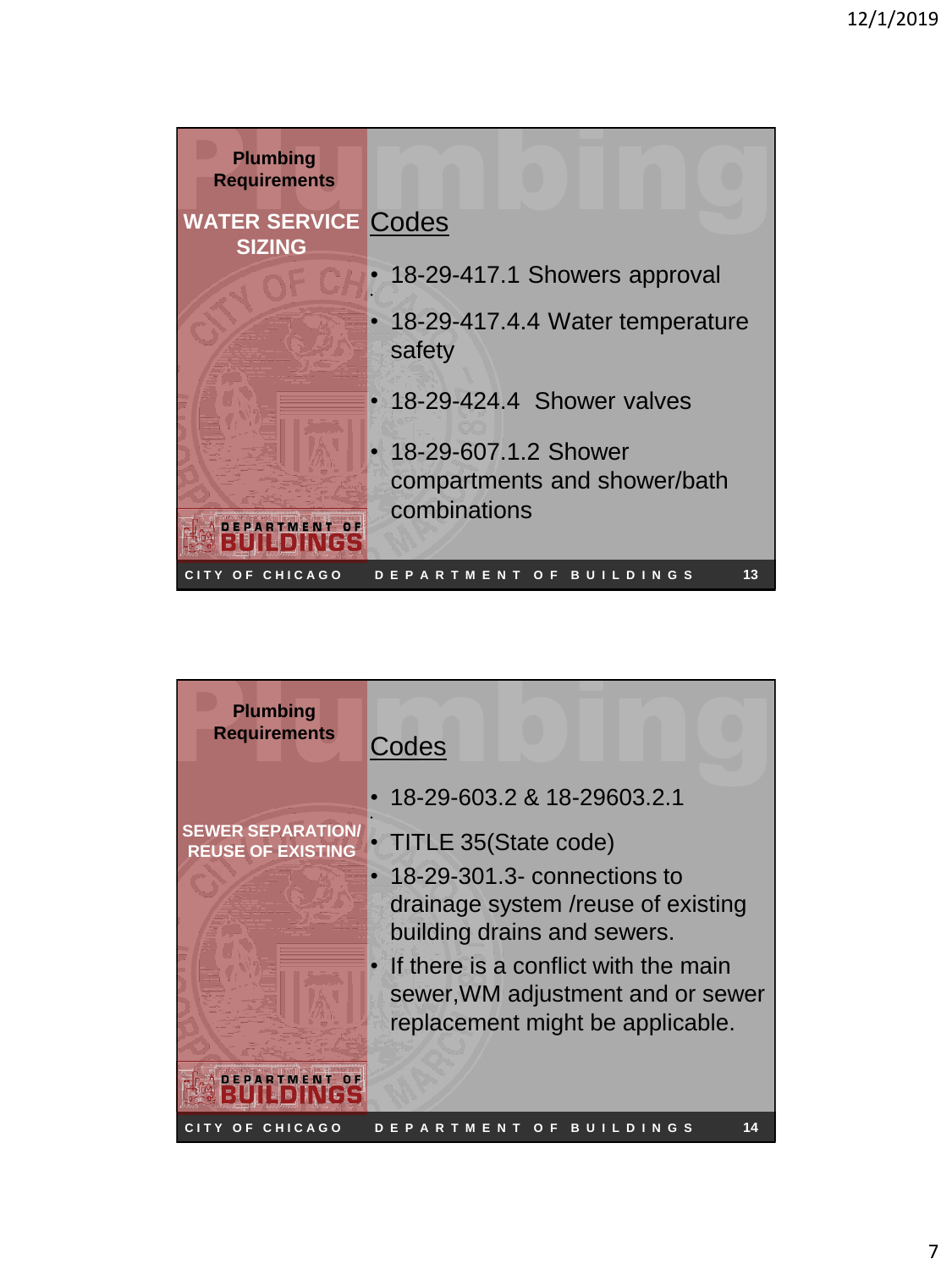

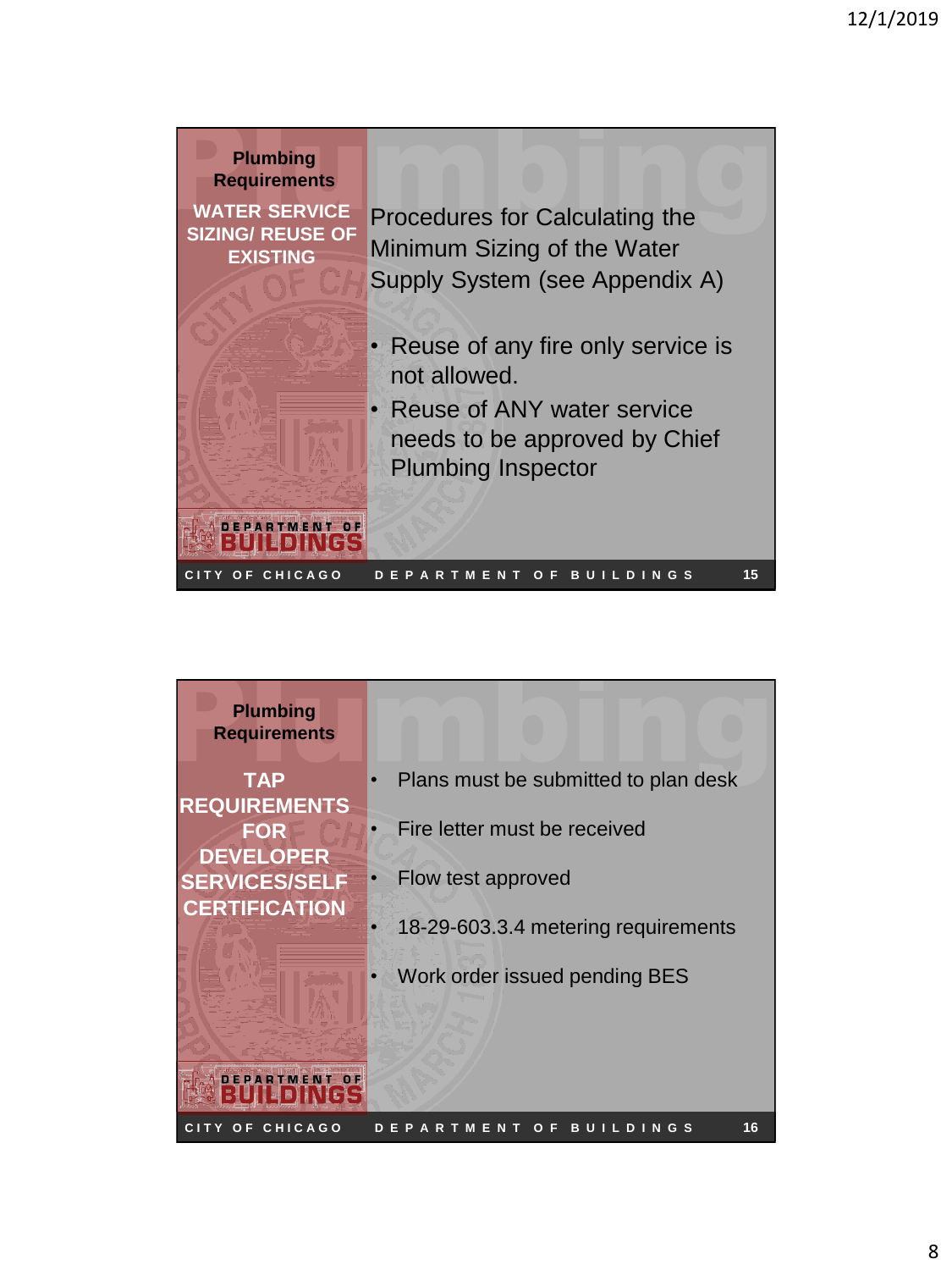

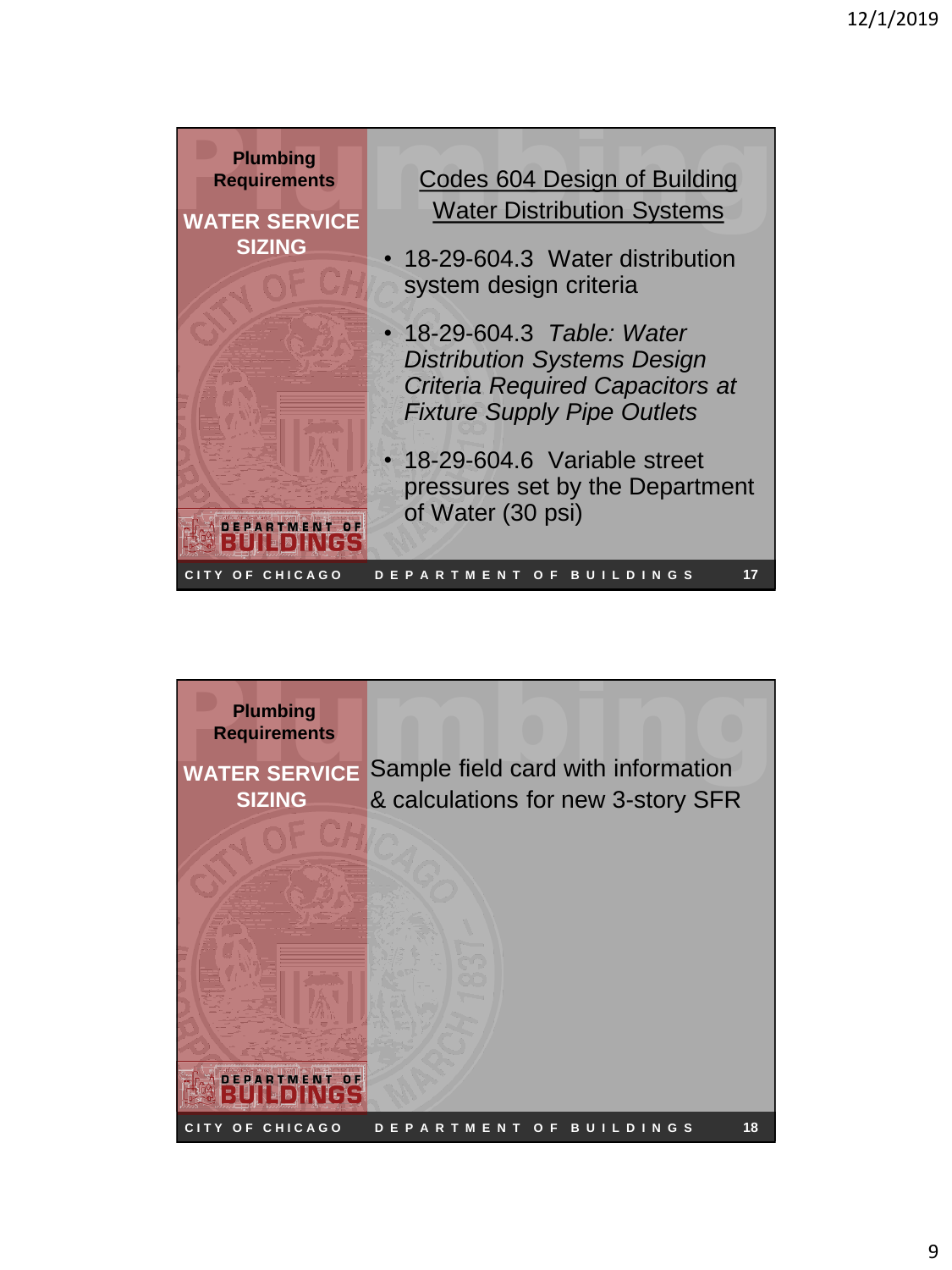| <b>Plumbing</b><br><b>Requirements</b> | Step 1                                                                                                                                         |      |                                                                                           |                                                                                                     |                               |                                                                                    |
|----------------------------------------|------------------------------------------------------------------------------------------------------------------------------------------------|------|-------------------------------------------------------------------------------------------|-----------------------------------------------------------------------------------------------------|-------------------------------|------------------------------------------------------------------------------------|
| <b>WATER SERVICE</b><br><b>SIZING</b>  | Compute the total number of Water<br>Supply Fixture Units from Table 18-<br>29-604.10.1                                                        |      |                                                                                           |                                                                                                     |                               |                                                                                    |
|                                        | <b>Plumbing Chart LB1</b><br><b>Fixtures</b>                                                                                                   | # of |                                                                                           | <b>WSFU</b>                                                                                         |                               | Total                                                                              |
|                                        | <b>Water closet</b><br>Lavatory<br><b>Bathtub/shower</b><br><b>Kitchen sink</b><br><b>Dishwasher</b><br><b>Washing machine</b><br><b>Bidet</b> | 5    | $\mathbf{x}$<br>7 X<br>5 X<br>1 X<br>1 X<br>$\overline{2}$ $\overline{X}$<br>$\mathbf{x}$ | 3<br>$\mathbf{1}$<br>$2^{\circ}$<br>$2^{\circ}$<br>2 <sup>1</sup><br>$\overline{2}$<br>$\mathbf{z}$ | $=$<br>$=$<br>♦<br>$=$<br>$=$ | 15<br>$\overline{7}$<br>10<br>$\overline{2}$<br>$\overline{2}$<br>$\blacktriangle$ |
|                                        | Total # of Fixtures                                                                                                                            | 22   |                                                                                           |                                                                                                     | <b>Total WSFU 42</b>          |                                                                                    |

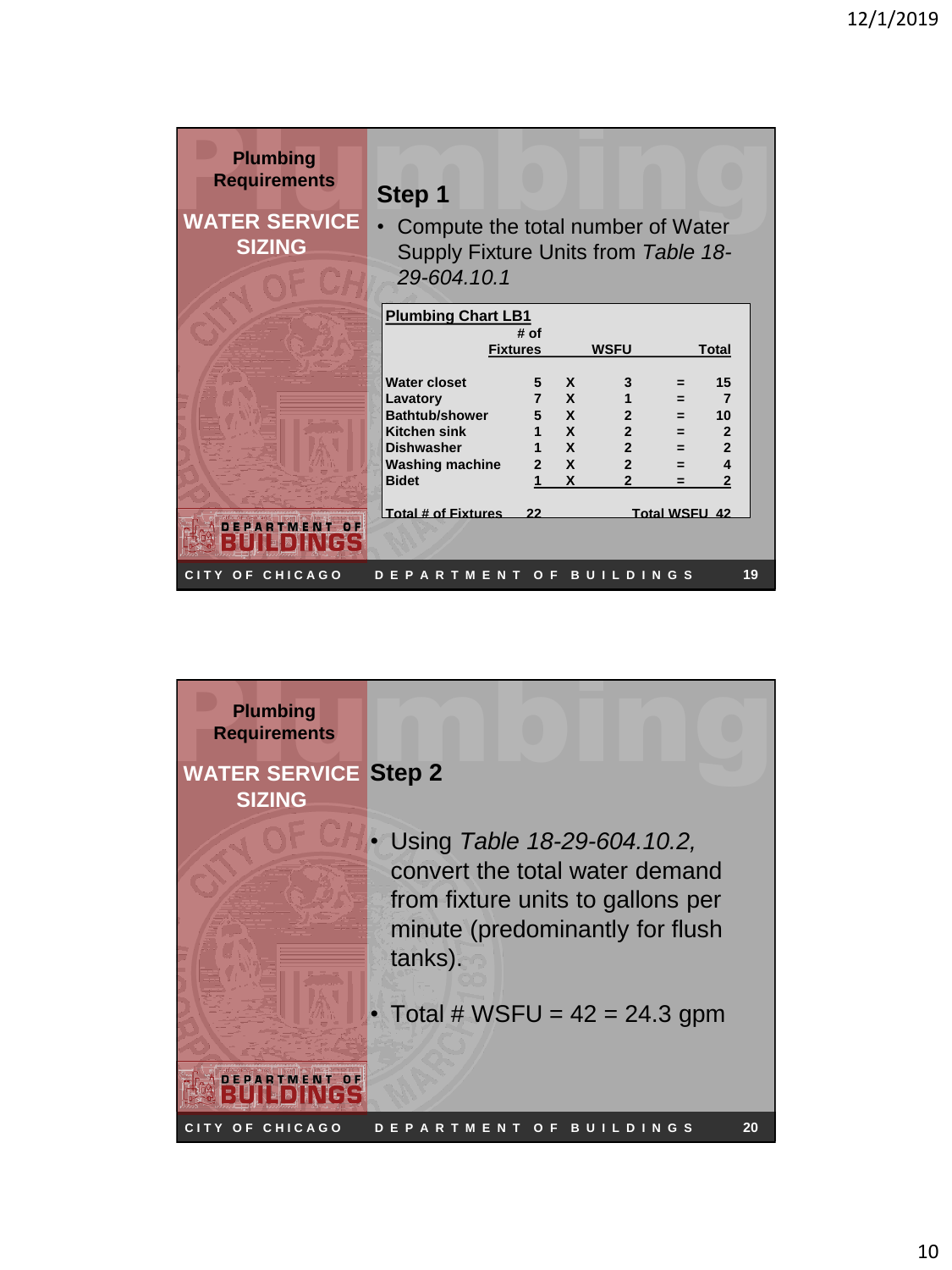| <b>Plumbing</b><br><b>Requirements</b><br><b>WATER SERVICE</b><br><b>SIZING</b> | Step 3<br>Determine the elevation of the highest<br>fixture. This result is the loss in static<br>pressure in pounds per square inch (psi).<br>Measure from the top plate of the floor. |                                                                                              |
|---------------------------------------------------------------------------------|-----------------------------------------------------------------------------------------------------------------------------------------------------------------------------------------|----------------------------------------------------------------------------------------------|
|                                                                                 | Water service to grade<br>Grade to first floor<br>First floor to second floor<br>Second floor to third floor<br><b>Shower</b><br>Total                                                  | $5' - 0''$<br>$5' - 5 \frac{3}{4"$<br>$12' - 0''$<br>$11' - 5"$<br>$5' - 0''$<br>38'-10 3/4" |
| <b>F CHICAGO</b><br>o                                                           | $\overline{o}$ F<br>в                                                                                                                                                                   | 21<br>NG S<br>D                                                                              |

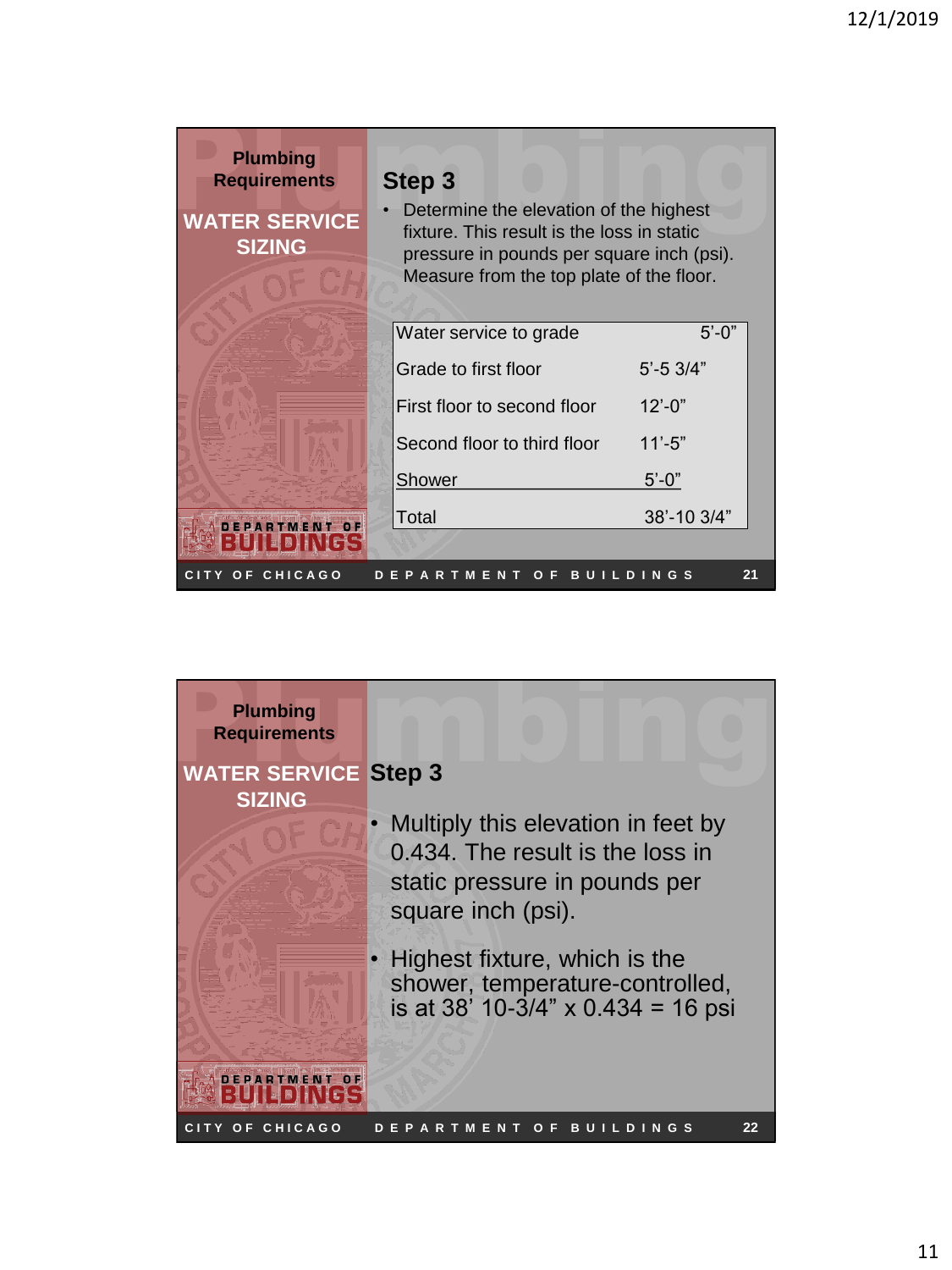

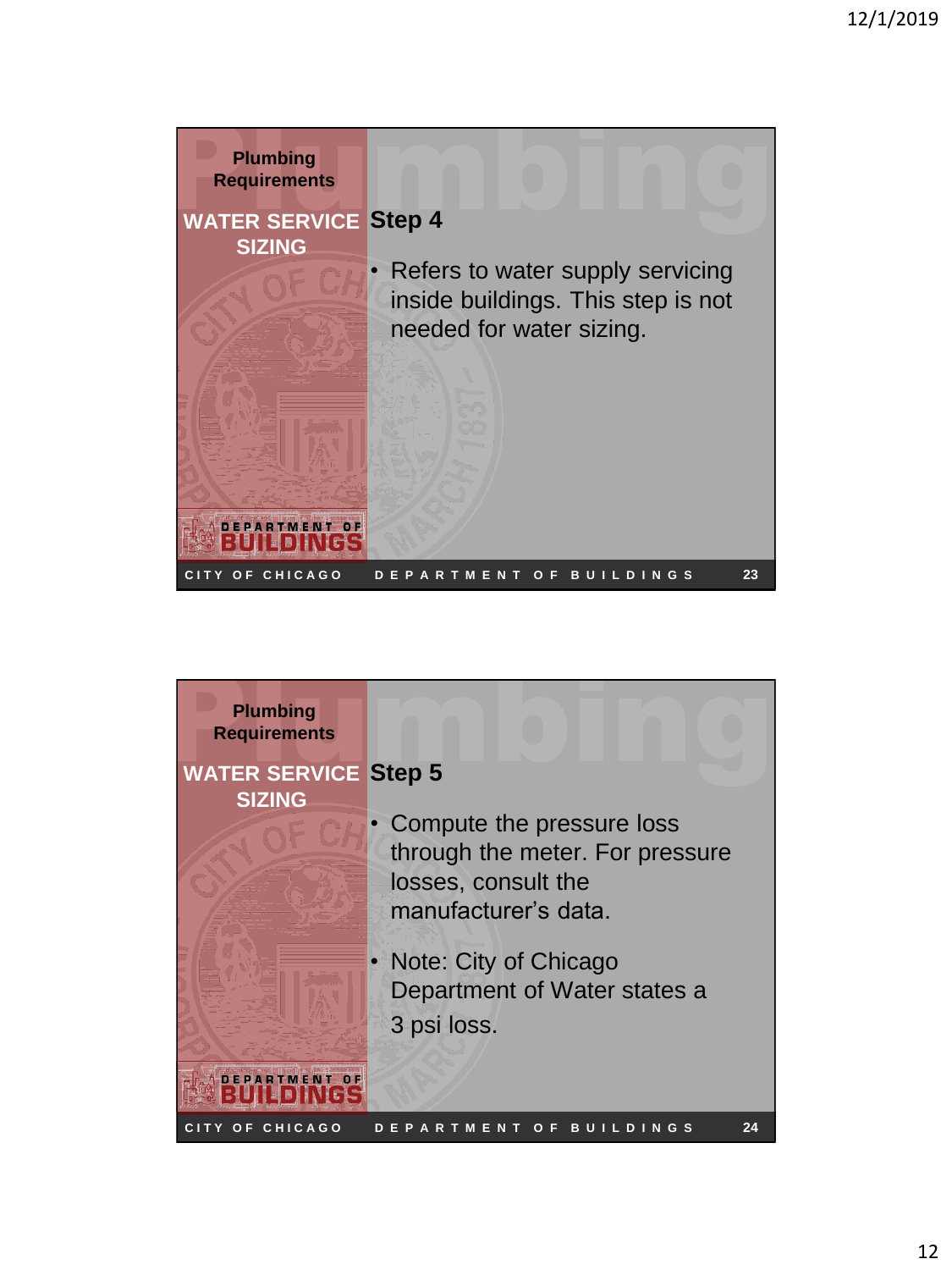| <b>Plumbing</b><br><b>Requirements</b><br><b>WATER SERVICE</b><br><b>SIZING</b> | Step 6<br>Compute the available pressure to                                                                                                    |
|---------------------------------------------------------------------------------|------------------------------------------------------------------------------------------------------------------------------------------------|
|                                                                                 | overcome friction in the piping<br>system. First compute all losses.<br>Determine the working pressure<br>at the highest fixture per:          |
|                                                                                 | • Table 18-29-604.3 Water<br><b>Distribution System Design</b><br><b>Criteria Required Capacities at</b><br><b>Fixture Supply Pipe Outlets</b> |
| OF CHICAGO                                                                      | 25<br>Е<br>BU.<br><b>DINGS</b><br>R.<br>Ω<br>Е<br>T M<br>ENT<br>A<br>. .                                                                       |

| <b>Plumbing</b><br><b>Requirements</b> |                                    |                |
|----------------------------------------|------------------------------------|----------------|
| <b>WATER SERVICE</b>                   | <b>Step 6</b>                      |                |
| <b>SIZING</b>                          | Note: For shower, temperature      |                |
|                                        | controlled use the fixed figure of |                |
|                                        | 20 psi.                            |                |
|                                        |                                    |                |
|                                        | <b>Height loss</b>                 | 16 psi         |
|                                        | <b>Working pressure</b>            |                |
|                                        | at highest fixture                 | 20 psi         |
|                                        | <b>Meter loss</b>                  | 3 psi          |
|                                        | <b>Total loss</b>                  | 39 psi         |
|                                        |                                    |                |
| CITY OF CHICAGO                        |                                    | 26<br>NGS<br>в |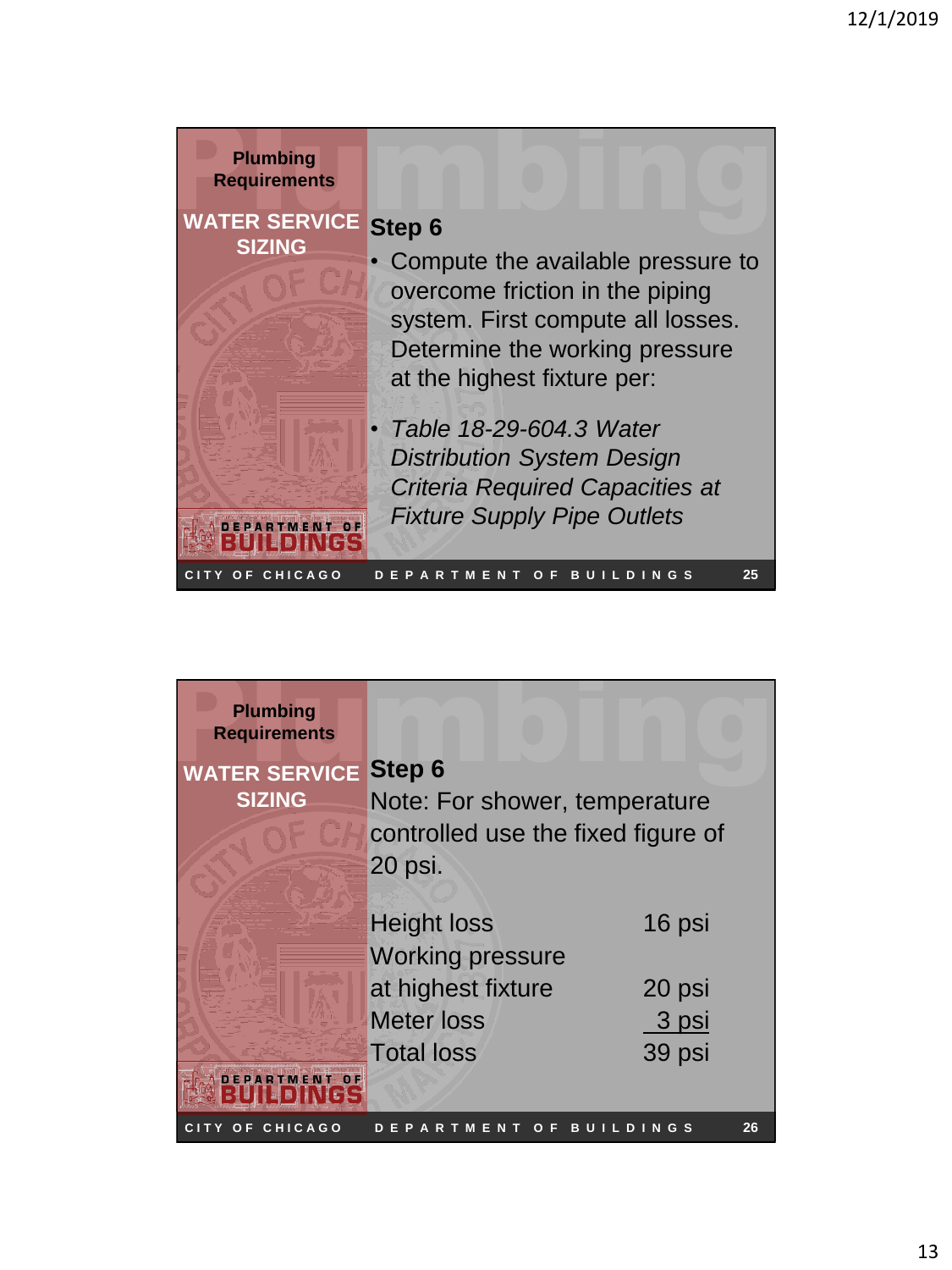| <b>Plumbing</b><br><b>Requirements</b> |                                                                                                                                                                                                                                                                                                                                                                        |                                                             |    |  |  |
|----------------------------------------|------------------------------------------------------------------------------------------------------------------------------------------------------------------------------------------------------------------------------------------------------------------------------------------------------------------------------------------------------------------------|-------------------------------------------------------------|----|--|--|
| <b>WATER SERVICE</b><br><b>SIZING</b>  | Step 7<br>Compute the developed length of the basic<br>circuit of piping from the main in the street,<br>the house pump, the outlet side of the<br>pressure value or other source of supply<br>pressure to the highest and farthest outlet.<br>Per the City of Chicago Department of<br>Water, the distance from the water main to<br>the property line is always 25'. |                                                             |    |  |  |
| <b>TMENT</b><br>$-0F$                  | <b>Highest fixture</b><br>Length of building<br>Setback to water main<br>Developed length                                                                                                                                                                                                                                                                              | $38' - 103/4"$<br>$70' - 0"$<br>$25' - 0''$<br>133'-10 3/4" |    |  |  |
| OF CHICAGO                             | O F<br>E N.                                                                                                                                                                                                                                                                                                                                                            | <b>DINGS</b><br>в                                           | 27 |  |  |

| <b>Plumbing</b><br><b>Requirements</b> |                                                                                                                                                                                                                              |
|----------------------------------------|------------------------------------------------------------------------------------------------------------------------------------------------------------------------------------------------------------------------------|
| <b>WATER SERVICE</b><br><b>SIZING</b>  | Step 8<br>For equivalent length run (or ELR), see<br>Table 18-29-604, 10.3 Allowance in<br><b>Equivalent Length of Pipe for Friction</b>                                                                                     |
|                                        | loss in Valves and Threaded Fittings.<br>Note: City of Chicago, Department of<br>Water states the ELR in copper fittings<br>$= 1.3$ and in galvanized fittings $= 1.5$ .<br>Department of Water uses galvanized<br>fittings. |
|                                        | Multiply developed length by ELR for<br>133'<br>galvanized fittings:<br>$10-3/4$ " x $1.5 = 200$ "                                                                                                                           |
| CITY OF CHICAGO                        | 28<br><b>BUILDINGS</b><br>PARTMENT<br>O<br>-F                                                                                                                                                                                |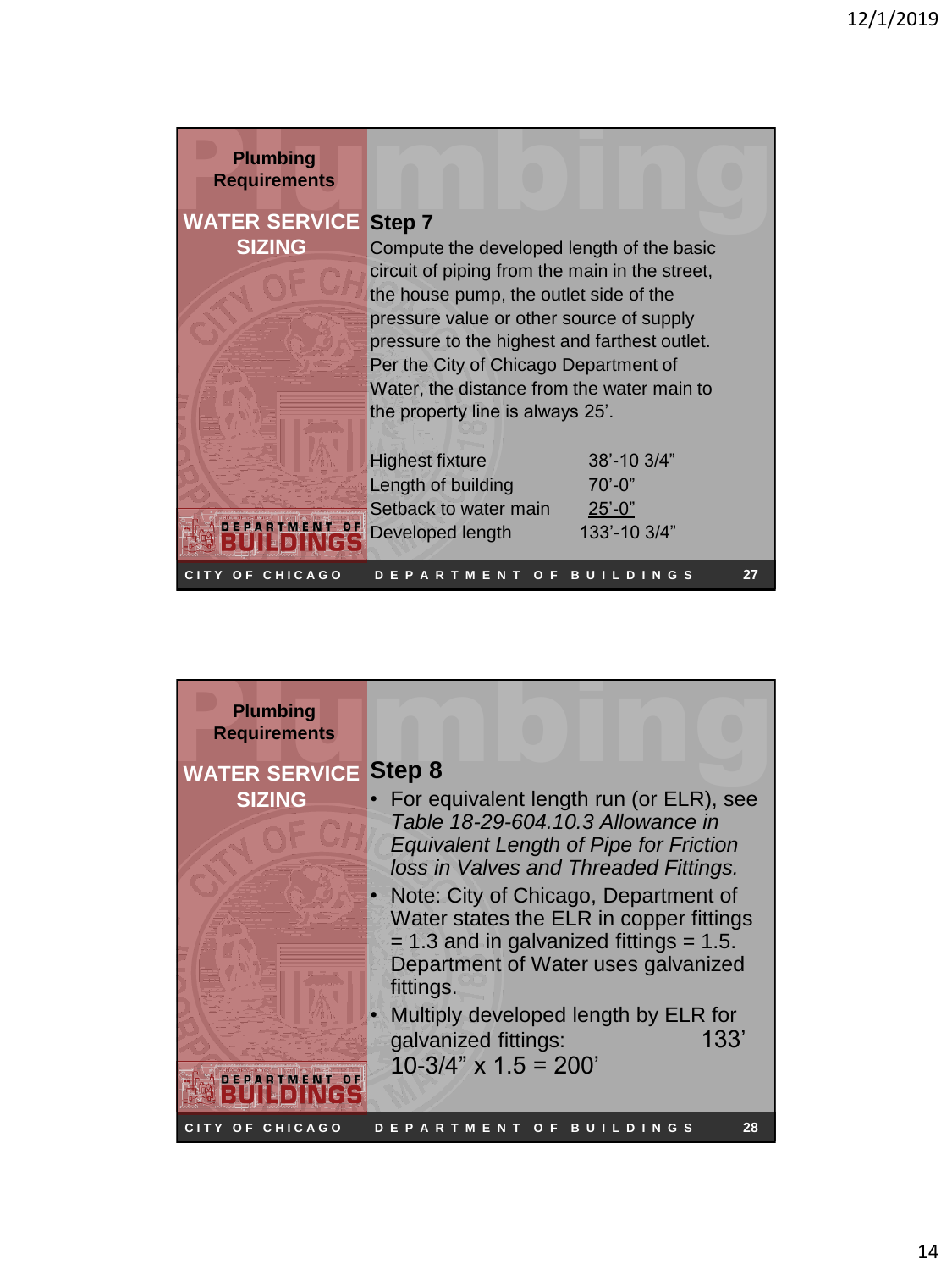| <b>Plumbing</b><br><b>Requirements</b> |                                                                                                                                                                                                                                                        |
|----------------------------------------|--------------------------------------------------------------------------------------------------------------------------------------------------------------------------------------------------------------------------------------------------------|
| <b>WATER SERVICE</b>                   | <b>Step 9</b>                                                                                                                                                                                                                                          |
| <b>SIZING</b>                          | City of Chicago Department of Water<br>states that water working pressure in<br>city water mains is<br>30 psi. Take the total pressure loss in<br>the building (Step 6)<br>and subtract it from the working<br>pressure in the water main<br>(30 psi). |
|                                        | $30$ psi - $39$ psi = $-9$ psi                                                                                                                                                                                                                         |
|                                        | Two ways to proceed: one for positive<br>results and one for negative results.                                                                                                                                                                         |
|                                        |                                                                                                                                                                                                                                                        |
| CITY OF CHICAGO                        | 29<br>O F<br><b>BUILDINGS</b><br>EPARTMENT                                                                                                                                                                                                             |

| <b>Plumbing</b><br><b>Requirements</b><br><b>WATER SERVICE</b><br><b>SIZING</b> | <b>Step 9: Positive Results</b><br>Take the developed length by ELR<br>(Step 8). Divide the outcome of Step 9<br>by this number and multiply by 100 (for<br>100' of developed length). The<br>resulting positive working pressure<br>does not require a water pressure |
|---------------------------------------------------------------------------------|------------------------------------------------------------------------------------------------------------------------------------------------------------------------------------------------------------------------------------------------------------------------|
|                                                                                 | booster for your system.<br>(Working pressure) - (Developed<br>length by $ELR \times 100$ )<br>$9/200 = 0.045 \times 100 = 4.5$                                                                                                                                        |
| CITY OF CHICAGO                                                                 | 30<br>в<br>D<br>INGS<br>R.<br>IJ                                                                                                                                                                                                                                       |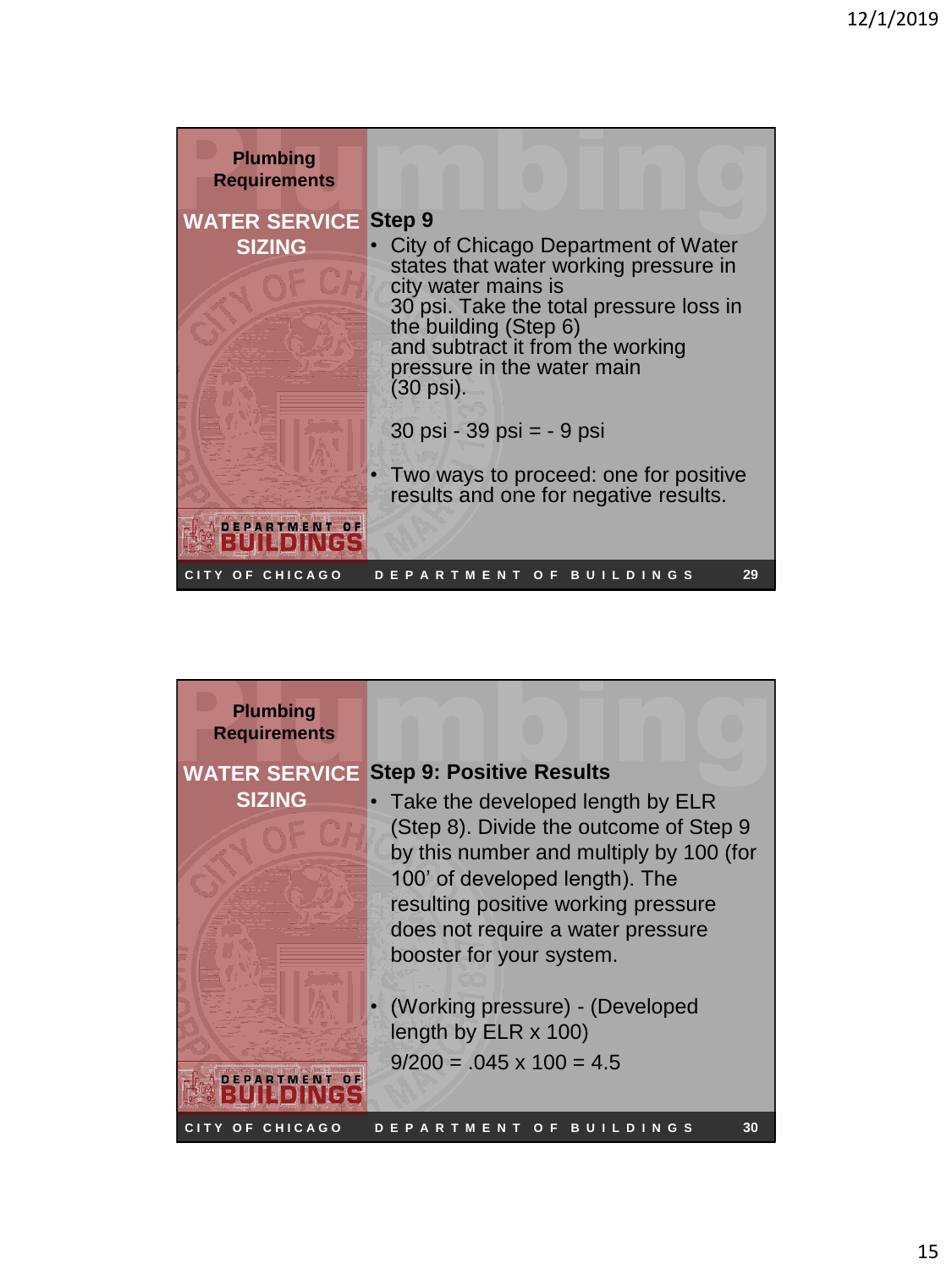

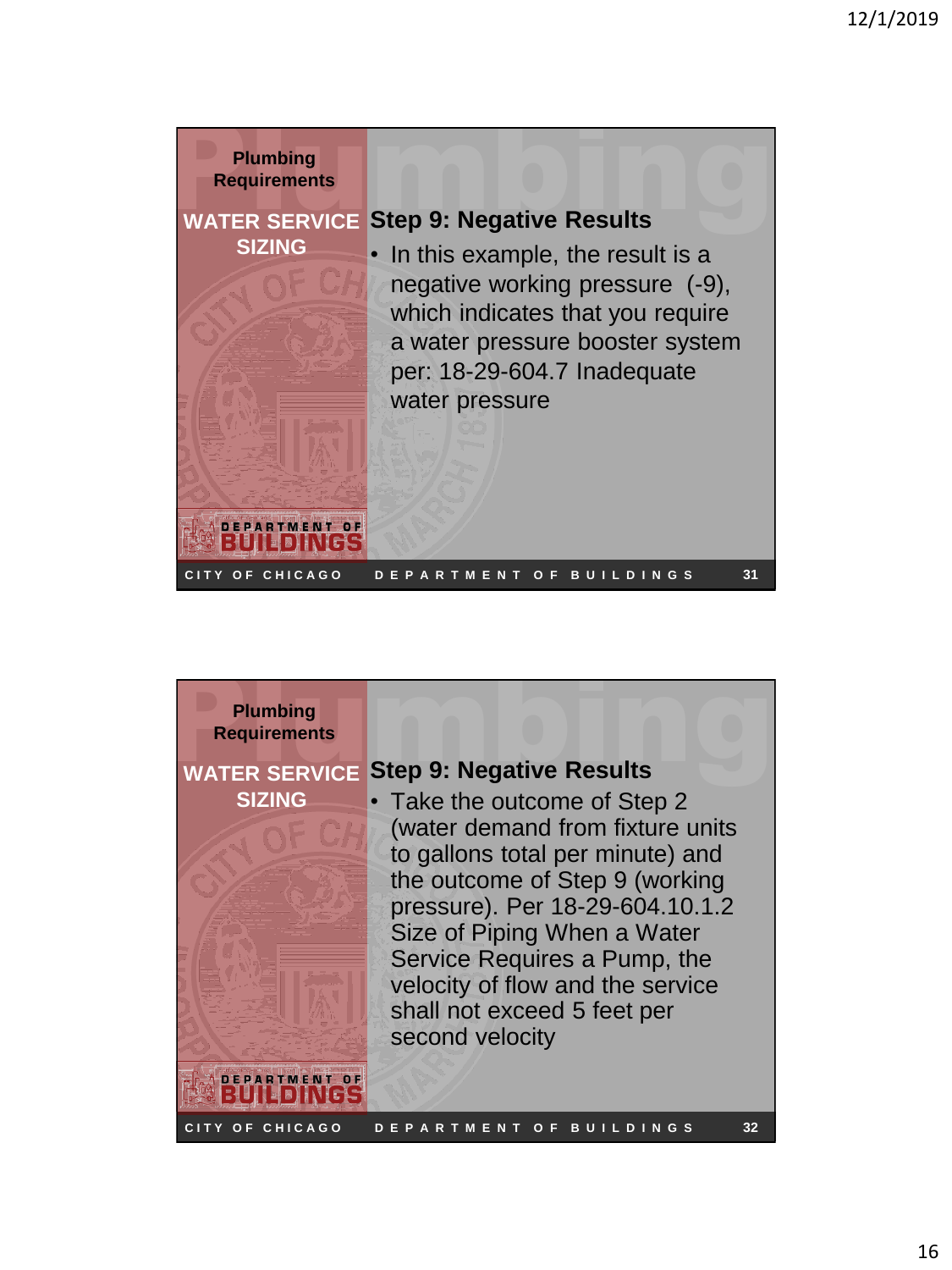

| <b>Plumbing</b><br><b>Requirements</b>                |                                                                                                                                           |
|-------------------------------------------------------|-------------------------------------------------------------------------------------------------------------------------------------------|
| <b>RECENT</b><br><b>CLARIFICATION</b><br><b>MEMOS</b> | Pilot Program: Use of Material<br>Authorized by the Illinois Plumbing<br><b>Code in Smaller Buildings</b>                                 |
|                                                       | Use of Single-User Unisex<br><b>Restrooms to Provide Separate</b><br>Facilities. (Multi-user restrooms are<br>not permitted in Illinois.) |
|                                                       | Number of Public Restrooms for new<br><b>Food Service establishments</b>                                                                  |
|                                                       |                                                                                                                                           |
| OF CHICAGO                                            | 34<br>в<br>G S                                                                                                                            |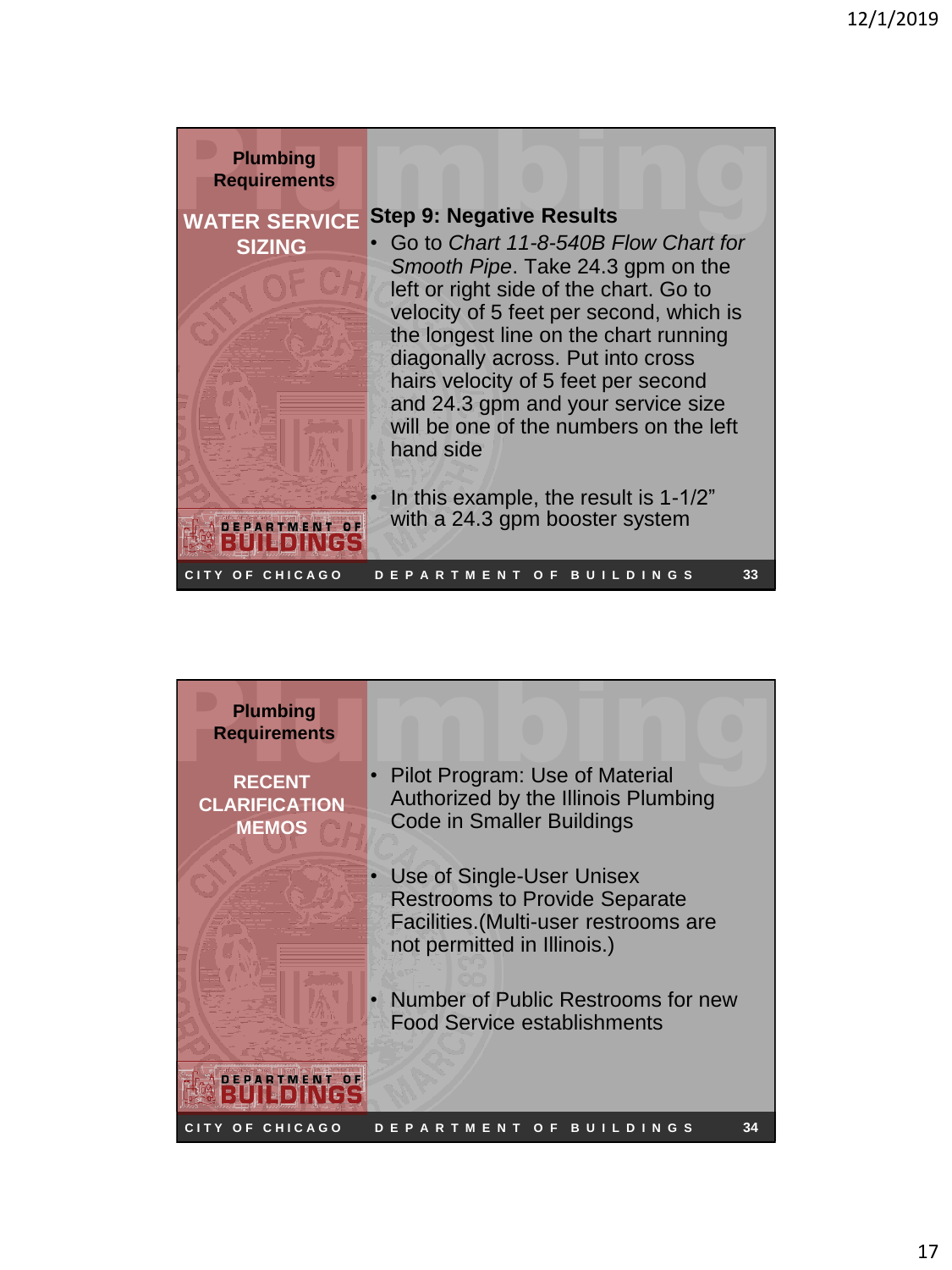